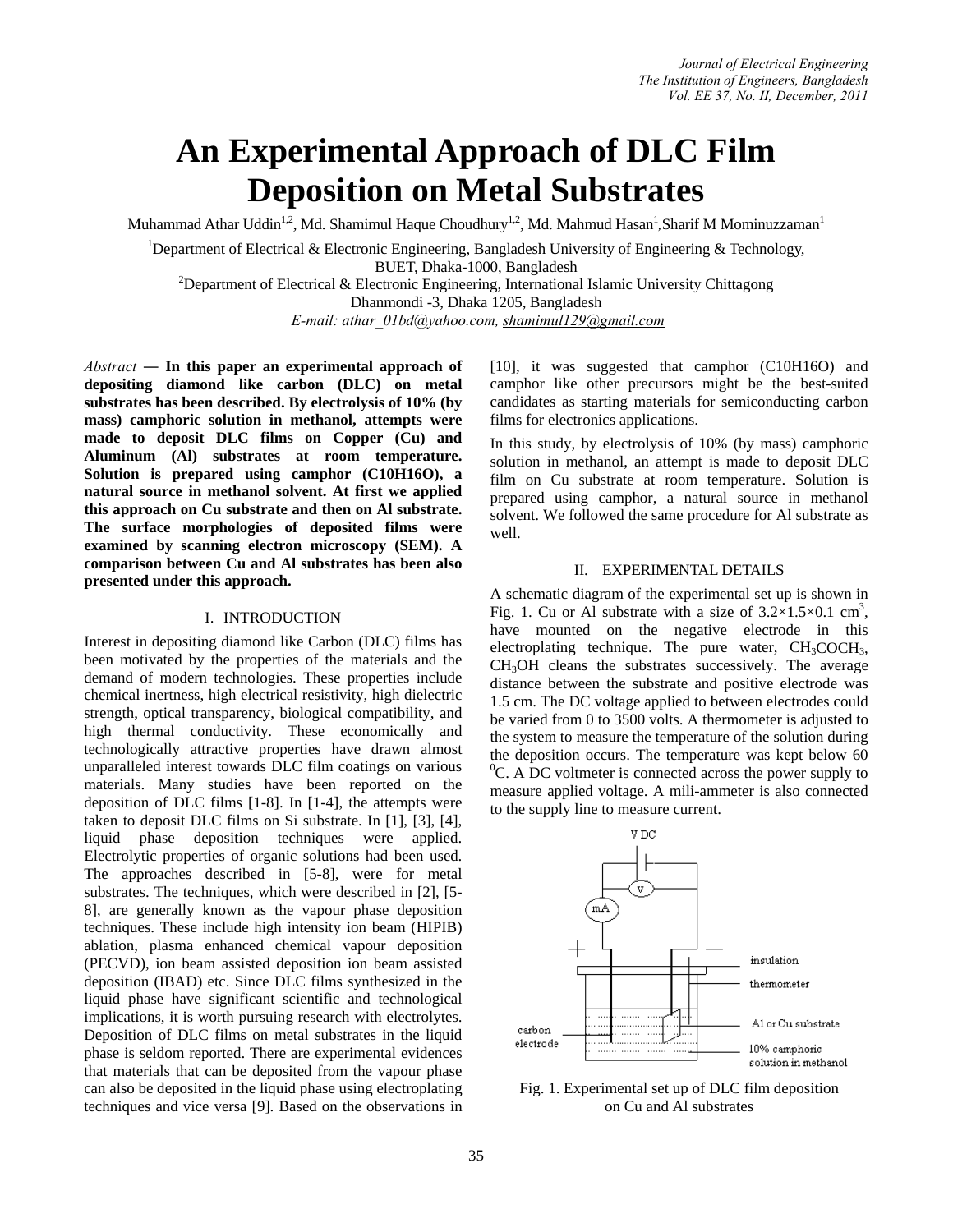The current density of substrate plays an important role in film formation from an organic solution [11]. Higher current density indicates more polarized charged particles move from solution to electrode, which may have some effect on the growth rate of film. Fig. 2 shows comparative plots of current density versus applied voltage between Cu and Al substrates. The temperature of the solution was always kept below  $60^{\circ}$ C, at this condition maximum current density (10  $mA/cm<sup>2</sup>$ ) was achieved at DC 1200 volt. According to Fig. 2, higher current density is observed in case of Cu than that of Al under same applied voltage.



Fig. 2. Comparative plots of current density versus applied voltage for Cu and Al substrates.

## III. RESULTS AND DISCUSSIONS

We obtained two samples of Cu substrate. The first one

was taken for 3 hours and the second one was taken for 10 hours of deposition time. The surface morphology of the deposited films was examined by scanning electron microscopy (SEM). Fig. 3 and Fig. 4 show the micrograph of front and back surface of the first sample respectively. Fig. 5 and Fig. 6 show the micrograph front surface and cross section of the second sample respectively. It is clear that the micrograph of front surface (see Fig. 3) and that of back surface (see Fig. 4) are totally different. The films were deposited only on front surface of Cu substrate. The microgr-



Fig. 3. SEM micrograph of the front surface of Cu substrate with 3 hours deposition.

ph of cross section (see Fig. 6) shows almost no film. However it was taken under deposition process for 10 hours. Let us observe the micrographs of the front surfaces shown in Fig. 3 and Fig. 5. The density of the deposited films in Fig. 5 (deposition time 10 hours) is higher than that of in Fig. 3 (deposition time 3 hours). It reveals that deposition density increased with increasing deposition time.



Fig. 4. SEM micrograph of the back surface of Cu substrate with 3 hours deposition.



Fig. 5. SEM micrograph of the front surface of Cu substrate with 10 hours deposition.



Fig. 6. SEM micrograph of the cross section of Cu substrate with 10 hours deposition.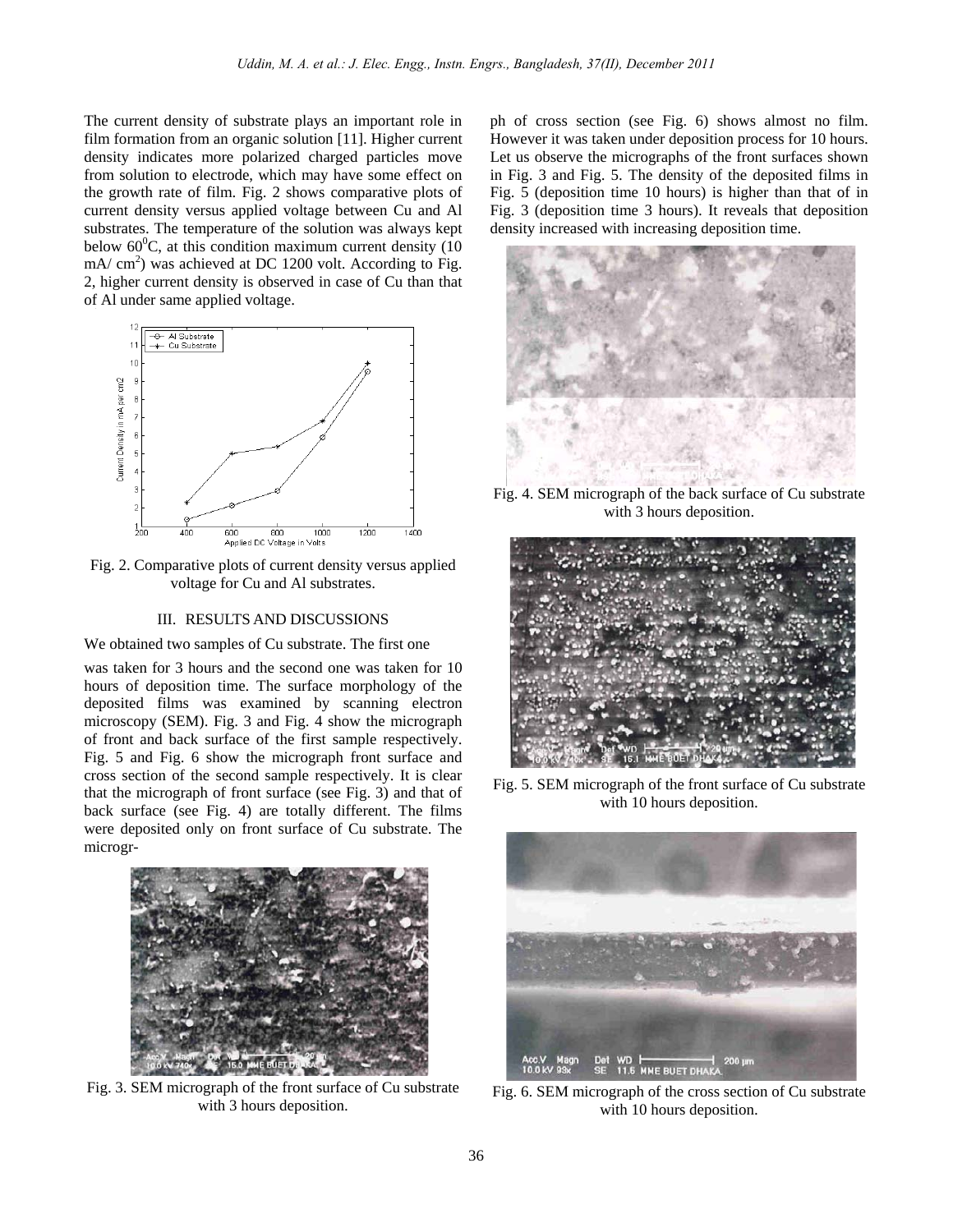During the deposition of film, the carbon atoms might combine at the surface to form all possible combination of sp1, sp2, and sp3 bonds. The trigonal (sp2) or tetrahedral (sp3) configurations dictate graphite or diamond structure. Amorphous carbon refers to carbon network that has sp2, sp3 bonding structures and almost no sp1 bond. Similar types of micrographs were also observed in the previous attempts of DLC film deposition. From the configuration of the deposited film that seen in the micrographs (see Fig. 3 and Fig.5), we assume that the films deposited on Cu substrate are DLC films.



Fig. 7. SEM micrograph of the front surface of Al substrate with 4 hours deposition.



Fig. 8. SEM micrograph of the front surface of Al substrate with 10 hours deposition.

Fig. 7 and Fig. 8 show the micrographs of Al substrates (front surfaces) for 4 hours and 10 hours respectively. According to Fig. 5 and Fig. 8, it is clear that density of deposited films on Cu substrate is much higher than then of Al substrate (for both deposition time was 10 hours). Earlier, it was predicted from the plots shown in Fig. 2. The density of deposited films on Cu substrate shown in Fig. 5

(deposition time 10 hours) is much higher than that of Fig. 3 (deposition time 3 hours). It reveals that deposition density increased with increasing deposition time. The technique which is described here, works better on Cu substrates as shown in the micrographs of Fig. 3 and Fig. 5. We do not find any significant change between micrographs of Fig. 7 and Fig. 8, since the Al substrates were used for film deposition.

#### IV. CONCLUSIONS AND FUTURE WORKS

In this study, we described a novel approach of DLC film deposition on metal substrates, which is a liquid phase deposition technique. We applied the technique on Cu and Al substrates. We examined surface morphology of the obtained samples by using SEM. It is found that the technique is efficient for depositing DLC films on Cu substrate. Future work can be carried out on Raman spectroscopy of the deposited samples of Cu substrate. It will help to know the structure (sp3 and sp2 ratio) and the quality of the deposited film.

#### V. ACKNOWLEDGEMENTS

The authors would like to thank Prof. A. Wahab, Dept of Chemistry, BUET, for providing FTIR facility.

#### REFERENCES

- [1] Jing-Ting Jiu, Li-Ping Li, Chuan-Bao Cao, and He-Sun Zhu, "Deposition of diamond-like carbon films by using liquid phase electrodeposition technique and its electron emission properties," Journal of Material Science, Vol. 36, pp. 5801- 5804, December 2001.
- [2] MEI Xian-Xiu, LIU Zhen-Min, MA Teng-Cai, and Dong Chuan, "Deposition of Diamond-Like Carbon Films by High-Intensity Pulsed Ion Beam Ablation at Various Substrate Temperatures,"Chinese Physics Letters, Vol. 20, pp. 1619- 1621, September 2003.
- [3] S. C. Ray, B. Bose, J.W. Chiou, H.M. Tsai, J.C. Jan, Krishna Kumar, W.F. Pong, D. DasGupta, G.Fanchini and A. Tagliaferro, "Deposition and characterization of diamond-like carbon thin films by electro-deposition technique using organic liquid," Journal of Material Research, Vol. 19, pp. 1126-1132, April 2004.
- [4] X B Yan, T Xu, S R Yang, H W Liu, and and Q J Xue, "Characterization of hydrogenated diamond-like carbon films electrochemically deposited on a silicon substrate," Journal of Physics D: Applied Physics, Vol. 37, pp. 2416-2424, September 2004.
- [5] J. Wang, W.Z. Li, and H.D. Li, "Influence of the Bombardment Energy of CHn+ ions on the Properties of Diamond-like Carbon Films," Elsevier Surface and Coatings Technology, No. 122, pp. 273-276, 1999.
- [6] Q. Jun, L. Jianbin, W. Shizhu, W. Jing, and L. Wenzhi, "Mechanical and Tribological Properties of Nonhydrogenated DLC Films Synthesized by IBAD," Elsevier Surface and Coatings Technology, No. 128-129, pp. 324-318, 2000.